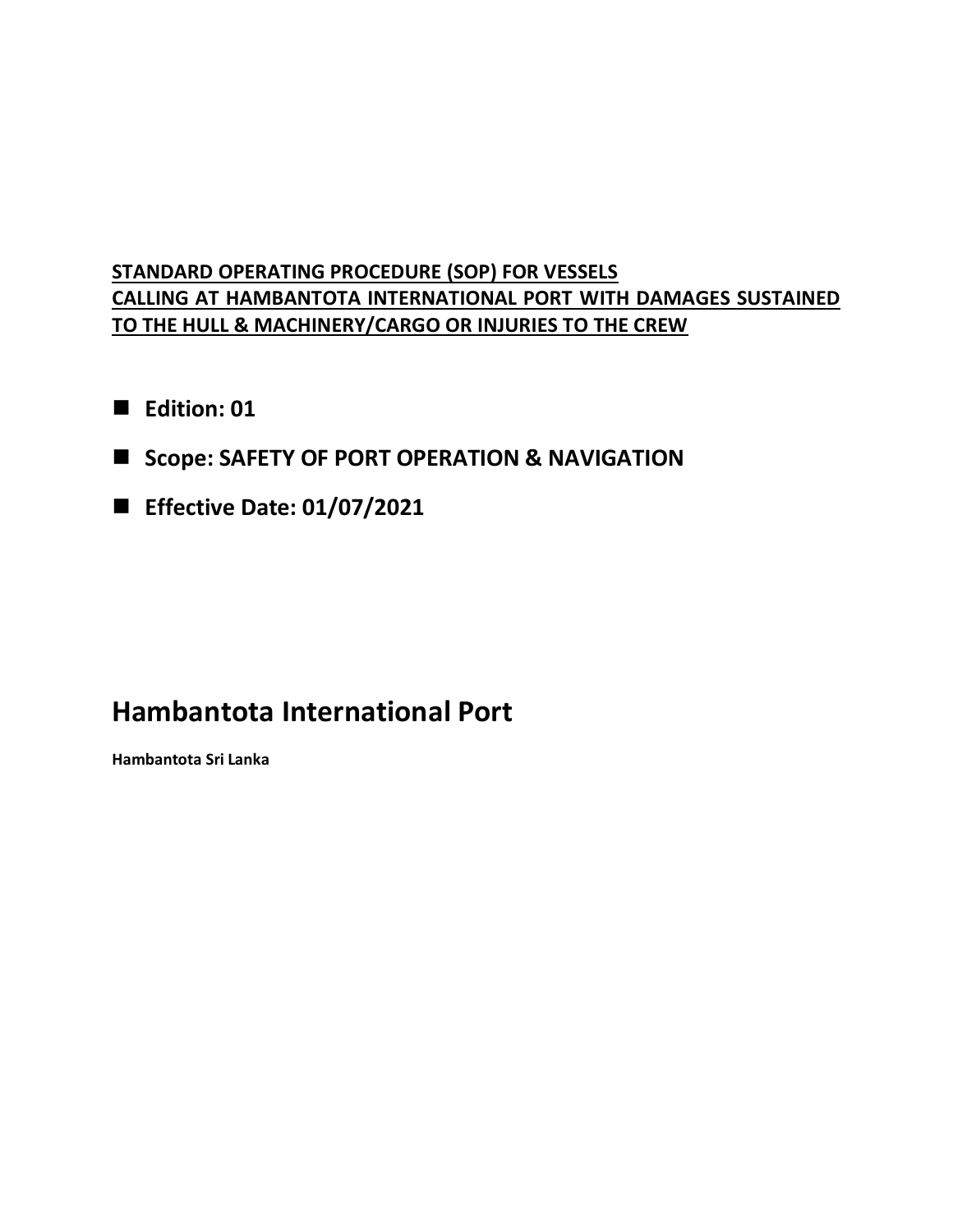# **STANDARD OPERATING PROCEDURE (SOP) FOR VESSELS CALLING AT HAMBANTOTA INTERNATIONAL PORT WITH DAMAGES SUSTAINED TO THE HULL & MACHINERY/CARGO OR INJURIES TO THE CREW**

#### **Abbreviations**

- HIP : Hambantota International Port
- HIPG : Hambantota International Port Group
- HIPS : Hambantota International Port Services
- **ETA** : Estimated Time of Arrival
- CEO : Chief Executive Officer
- GM : General Manager
- **HM** : Harbor Master
- **•** DHM : Deputy Harbor Master
- SLPA : Sri Lanka Port Authority
- **DCD** : Dangerous Cargo Declaration
- **EXECTE:** MEPA : Marine Environment Protection Authority
- **MOD** : Ministry of Defense

#### **Introduction**

Purpose of this SOP is to ensure safe and efficient operations at HIP and to identify and emphasize necessary measures to prevent damages, pollution and to mitigate consequences or injuries thereof.

All local agents, customers and stakeholders are hereby requested to adhere undermentioned instructions and guidelines as far as possible for safe, efficient and smooth operations at the Hambantota International Port.

#### **Procedures to be followed**

- Detailed description of the nature of damage to the vessel, crew or its cargo must be informed to following parties at HIP & SLPA well in advance, at least 48Hrs prior to the arrival at HIP anchorage.
	- o CEO- HIPS
	- o GM- HIPS
	- o Port Control- HIP
	- o HM- SLPA
	- o DHM- SLPA
- **•** Depending on the nature of the damages and the vessel's condition, HIP management may request Class/P&I or any other competent authority to inspect and ascertain the extent of the damage or injuries and associated risks/safety factors involved with it, and to certify the vessel call at HIP is safe.
- Such inspections or surveys may be required to be performed and submitted to HIP management before entering in to port limits or within the anchorage, subject to circumstances of the case.
- **If required, HIP management may request to intervene and to seek approval from Government Authorities** such as SLPA /MEPA/MOD/Coast guard etc. for the calling of the vessel to HIP.
- **HIP management reserves the right to refuse the vessel to berth or to anchor if deemed necessary.**
- **HIP will not be responsible for any claims, damages or consequences that may arise due to refusal of entry,** if decided by evaluating the situation and available information and relevant reports.